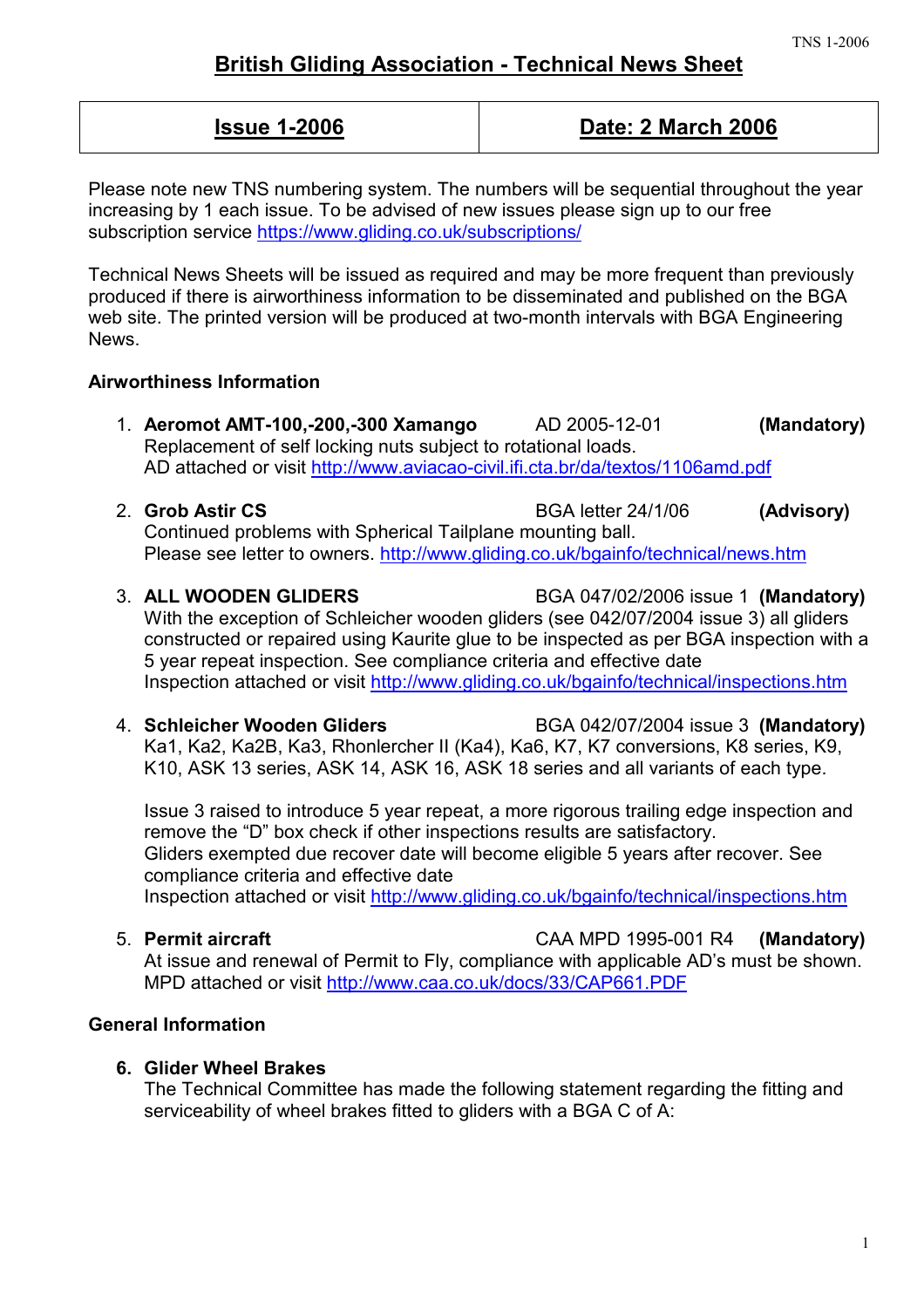TNS 1-2006 "When any glider has a wheel brake incorporated in the type design or by modification, then that brake system must be fitted and serviceable unless a front skid is also fitted and is of a type that can be lowered onto the ground to provide another means of deceleration and placarded accordingly."

As recorded in Technical Committee minutes 21/1/2006

# **7. Spinning**

Several operators are unclear regarding the rules about spinning of gliders whilst operating in the BGA extended weight category. The Technical Committee has made the following statement:

"The committee confirmed that provided the aircraft was approved for spinning within normal limitations, the choice of spinning of these sailplanes within the published narrower tolerances of the reduced flight limitations was an operational matter. It should be remembered that whilst operating at an increased weights the reserve factors will be reduced and exceeding limitations will be easier."

As recorded in Technical Committee minutes 21/1/2006

# **8. Repairs to Post 2003 gliders**

Gliders imported into the UK after 28/9/03 if requiring repair must be repaired to an approved repair scheme. This will normally be in consultation with the glider manufacturer or directly from a Repair Manual for the type. Failure to comply with this requirement may mean the glider is no longer eligible to the issue of an EASA C of A and the repair may have to be redone to an approved scheme.

# **9. Selling gliders overseas**

It is becoming popular to sell ex BGA gliders overseas. Whilst there is absolutely no problem with this, there are some points to note.

We are constantly asked to provide an Export C of A.

The BGA is unable to issue an Export C of A because the BGA C of A is not an ICAO recognised document and we are not the National Airworthiness Authority of the UK. The CAA is also unable to issue an Export C of A as they did not certificate the glider. The BGA can issue a factual letter, on request, stating this and the C of A details of the glider. It will be up to the purchaser to ensure that his local authority will accept the aircraft without an export C of A.

The BGA can issue a certificate of deregistration (apply to the CAA if you are "G" registered).

Compliance Statement:

All mandatory inspections and modifications have been included up to the following: CAA CAP 455 Airworthiness Notices, Contents issue: 137 CAA CAP 747 Mandatory Requirements for Aircraft, issue: 2 amendment: 2/2006 State of Design Airworthiness Directives review date: 28 February 2006

For reference:

FAA Summary of Airworthiness Directives. Bi-weekly listing 2006-04 EASA Airworthiness Directives review date: 28 February 2006 CAA CAP 474 Foreign Airworthiness Directives issue: 372 CAA CAP 476 Mandatory Aircraft Modifications and Inspections Summary issue: 287 CAA CAP 661 Mandatory Permit Directives, issue 2006/1

Jim Hammerton Chief Technical Officer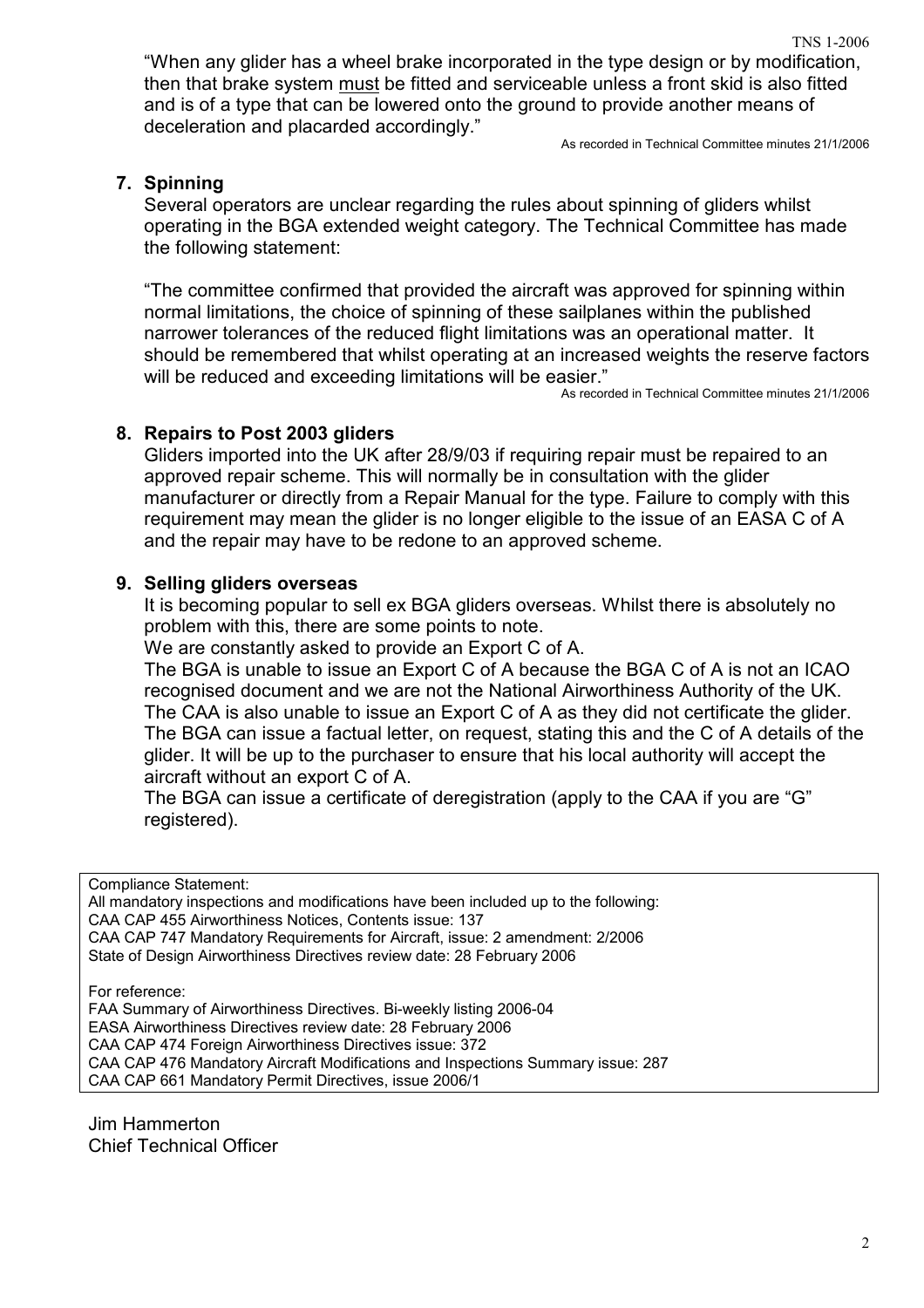| SERVIÇO PÚBLICO FEDERAL       | <b>BRAZILIAN AIRWORTHINESS</b><br><b>DIRECTIVE</b> |                       |
|-------------------------------|----------------------------------------------------|-----------------------|
| DEPARTAMENTO DE AVIAÇÃO CIVIL | EFFECTIVE DATE:<br>17 Jan. 2006                    | AD No.:<br>2005-12-01 |

The following Airworthiness Directive (AD), issued by the Departamento de Aviação Civil (DAC) in accordance with provisions of Chapter IV, Title III of Código Brasileiro de Aeronáutica - Law No. 7.565 dated 19 December 1986 - and Regulamento Brasileiro de Monologação Aeronáutica (RENGA) 39, applies to all aircraft registered in the Registro Aeronautico Brasileiro. Ho person may operate an aircraft to which this AD applies, unless it has previously couplied with the requirements established herein.

# AD No. 2005-12-01 - AEROMOT - Amendment 39-1106.

# APPLICABILITY:

This Airworthiness Directive is applicable to all Aeromot AMT-100(), AMT-200() e AMT-300 aircraft models in operation.

#### CANCELLATION / REVISION:

Not applicable.

#### **REASON:**

It has been found the occurrence of incorrect use of the self-locking nuts in bolts subject to rotational loads in bolted fittings of some assemblies of metallic components. Such event may result in disconnection of those fittings, which jeopardizes the structural integrity of the aircraft or its flight controls.

Since this condition may occur in other airplanes of the same type and affects flight safety, a corrective action is required. Thus, sufficient reason exists to request compliance with this AD in the indicated time limit.

# **REQUIRED ACTION:**

Replacement of the washers, nuts and bolts installed in the assemblies identified below by new bolts, washers and castellated nuts with cotter pins.

## **COMPLIANCE:**

Required as indicated below, unless already accomplished.

Within the next 100 flight hours after the effective date of this AD, install new bolts, washers and castellated nuts with cotter pins in both main landing gear legs, in the swivel tail wheel, in the eve-bolt fittings located at firewall inside cabin, in the rudder LH and RH pedals assembly, in the bellcranks of the rudder cables assembly, in the bellcranks of the propeller pitch control assembly and in the LH and RH wings hinge point, in accordance with the detailed instructions and procedures described in the Aeromot Service Bulletin Nº 200-20-102 Rev. A. or further revisions approved by the CTA.

NOTE 1: The bolts replacement of the rudder pedals does not apply to the motorgliders. which are not equipped with independent toe brakes.

NOTE 2: The AMT-100() and AMT-200() motorgliders have cable end fittings of the propeller pitch control assembly with only one bolt.

The detailed instructions and procedures to accomplish this AD are described in the Aeromot Service Bulletin Nº 200-20-102 Rev. A, or further revisions approved by the CTA.

Form F-900-04C

**TNS 1-2006**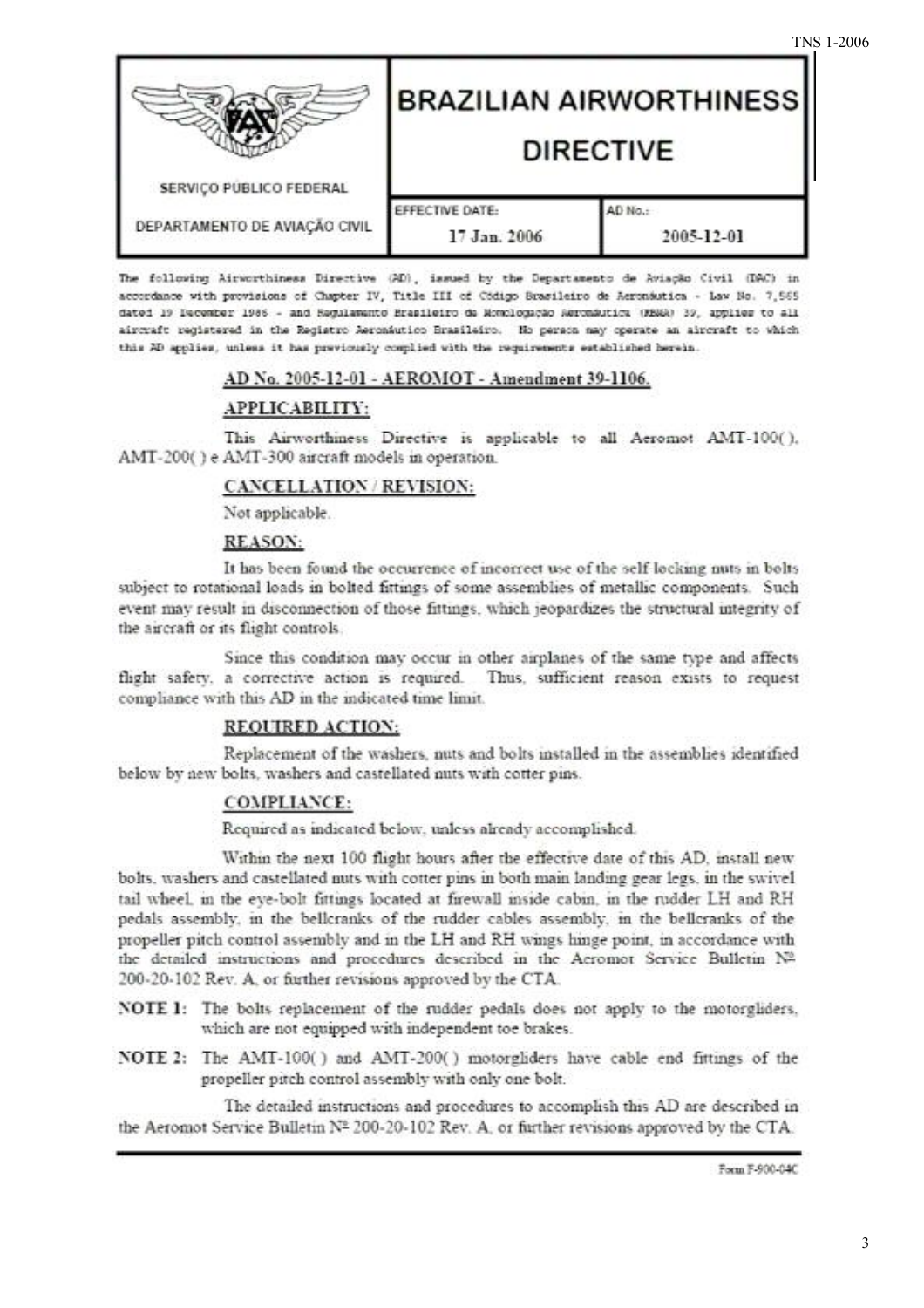CONTINUATION OF AD No.: 2005-12-01 - AMENDMENT 39-1106

PAGE No.: 2/2

Record compliance with this AD in the applicable maintenance log book.

#### CONTACT:

For additional technical information, contact:

Centro Técnico Aeroespacial - CTA Instituto de Fomento e Coordenação Industrial - IFI Divisão de Certificação de Aviação Civil - CAvC Praça Mal. Eduardo Gomes, 50 - Vila das Acácias Caixa Postal 6001 Fax: 55 (12) 3941-4766 12231-970 - São José dos Campos - SP. BRAZIL. e-mail: pds@ifi.cta.br

For acquisition, contact:

Departamento de Aviação Civil - DAC Seção de Publicações do DAC (4GAB-4) R. Santa Luzia, 651, 2º Mezanino, Centro Fax: 55 (21) 3814-6929 20030-040 - Rio de Janeiro - RJ. BRAZIL. e-mail: publicacoes@dac.gov.br

#### APPROVAL:

#### GERALDO CURCIO NETO Ten Cel Av Chief of the Civil Aviation Certification Division **IFI/CTA**

#### LUIZ ALBERTO C. MUNARETTO Cel Av Director of the Industrial Coordination and Fostering Institute **CTA**

NOTE: Original in Portuguese language signed and available in the files of the Registro Geral de Aeronavegabilidade (RGA/TE-1/STE) of the Departamento de Aviação Civil.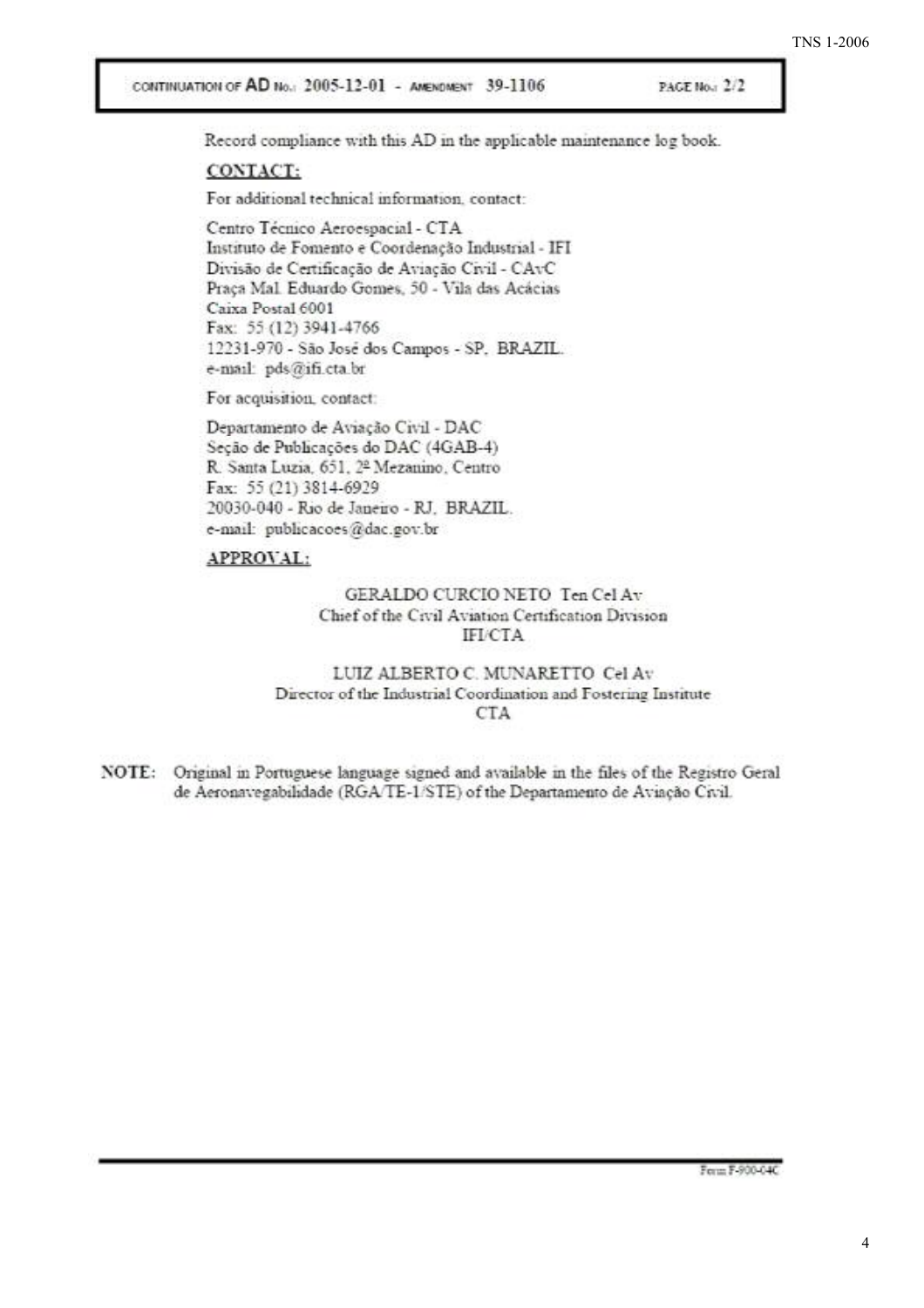

MPD No: 1995-001 R4

Issue Date: 28 February 2006

# **MANDATORY PERMIT DIRECTIVE**

In accordance with Article 9A(5)(b) of the Air Navigation Order 2000 as amended, the following action required by this Mandatory Permit Directive (MPD) is mandatory for applicable aircraft registered in the United Kingdom operating on a UK CAA Permit to Fly.

# MPD: 1995-001 R4 AIRCRAFT OF A TYPE PREVIOUSLY ISSUED WITH A CERTIFICATE OF AIRWORTHINESS BUT NOW OPERATING ON A UK CAA PERMIT TO FLY

Subject: Airworthiness Directives.

Applicability: All aircraft of a type previously issued with a Certificate of Airworthiness but now operating on a UK CAA Permit to Fly.

Compliance: At issue of the Permit to Fly and at each renewal of the Certificate of Validity, compliance must be shown with applicable Airworthiness Directives for airframe, engines, propellers and equipment from the following sources:

CAP 476 - Mandatory Aircraft Modifications and Inspections Summary - Issue 287 CAP 747 - Mandatory Requirements for Airworthiness - Latest Issue Latest Foreign Airworthiness Directives from the State of Design

The original MPD became effective on 29 December 1995. Revision 1 became effective on 30 January 2004. Revision 2 became effective on 30 January 2005. Revision 3 became effective on 31 July 2005. Revision 4 becomes effective 28 February 2006.

An alternative means of compliance or variation to the compliance time that provides an acceptable level of safety may be be used if approved by the Certification and Approvals Department of the CAA. Applications should be made to the Civil Aviation Authority, Certification and Approvals Department, Safety Regulation Group, Aviation House, Gatwick Airport South, West Sussex, RH6 0YR.

Enquiries regarding this MPD should be referred to the Civil Aviation Authority, Applications and Certification Department, Safety Regulation Group, Aviation House, Gatwick Airport South, West Sussex, RH6 0YR. Phone: +44 (0) 1293 573159/3238 Fax: +44 (0)1293 573993 E-mail: ad.unit@srg.caa.co.uk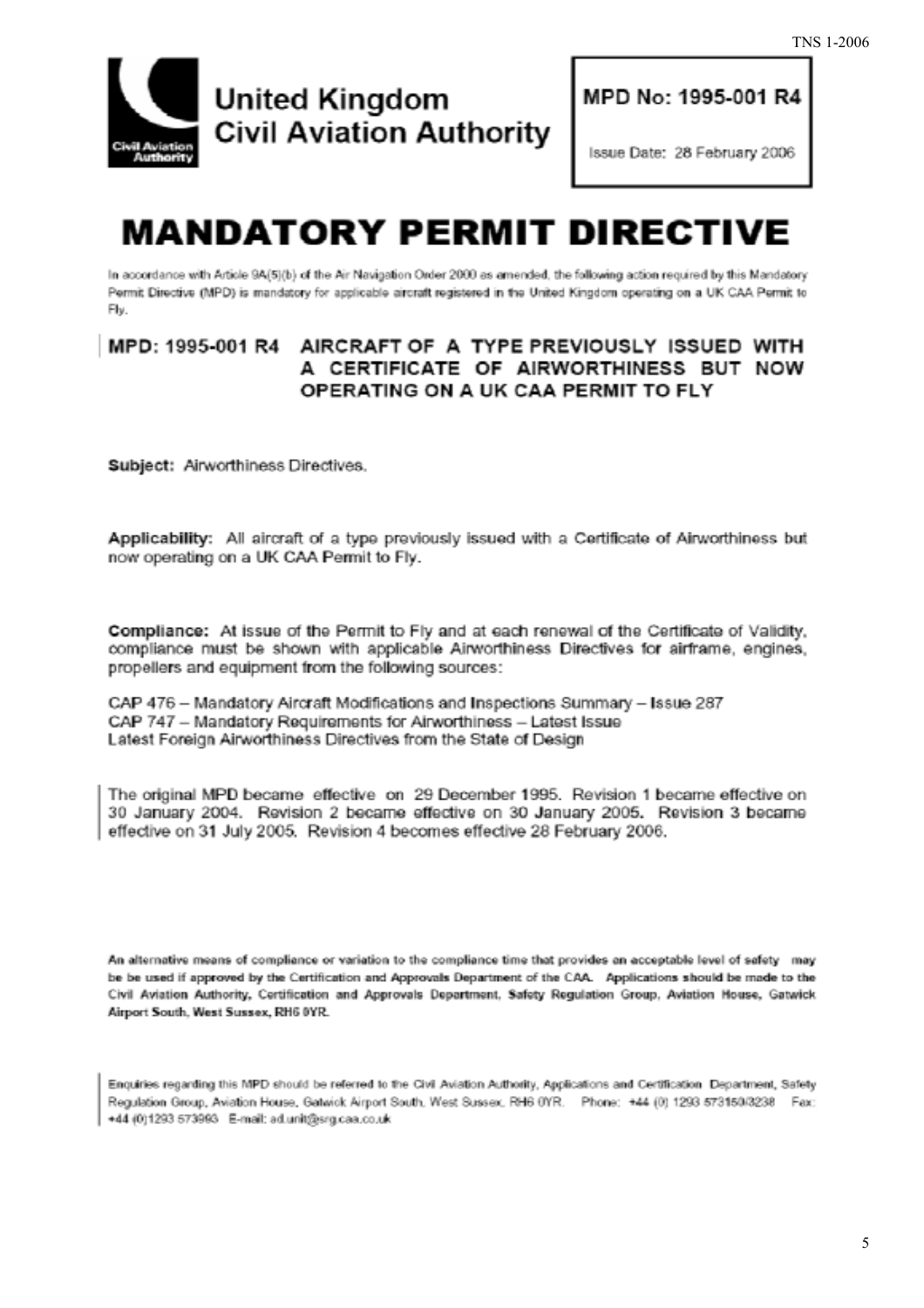# **Applicable to CS models with Spherical bolt mounted tailplanes only.**

24 January 2006

Dear Sir or Madam,

# **ASTIR CS TAILPLANE FITTINGS**

As you are probably aware there is a mandatory inspection of the Tailplane/Stabiliser attachment spherical bolt thread be repeated at annual intervals as specified in Airworthiness Directive D-2004-168 and Grob Service Bulletin MSB306-38.

During recent months the BGA has received two reports of these attachments being found cracked with a very high possibility that, had they not been found, the airworthiness of the glider could have been seriously compromised.

The BGA has received information that there will be a mandatory replacement of the Tailplane attachment fittings by June 2006 for all Astir CS gliders worldwide with spherical bolts and it is with EASA now for approval. No further details are available at this time.

However there are some aspects that should be considered by Astir CS owners.

- 1. To avoid lengthy lead times and grounding whilst waiting for spares, it may be prudent to order a replacement fitting sooner rather than later. Please take note of the information required to order a replacement. (MSB306-38, Diameter "D").
- 2. To enable the glider to fly safely up until the replacement is carried out it would be wise to consult with your inspector to ensure the mandatory annual inspection was carried out and advise that the cracked threads are very difficult to spot. Reports the BGA has received show one with a crack at the root of the thread above the locking nut and the other with the crack at the end of the thread where the plain section begins.
- 3. The Tailplane mounting ball appears to be plated. This may help mask any cracks. The reported cracks have appeared since the previous inspection.
- 4. The cracks appear to be fatigue, as the bolts do not appear bent. The instructions and advice in MSB306-38 should be followed carefully.
- 5. It is strongly recommended that AD D-2004-168, MSB306-38 inspection be repeated immediately (unless inspected recently)

Yours sincerely

T*ilm* 1

Jim Hammerton Chief Technical Officer.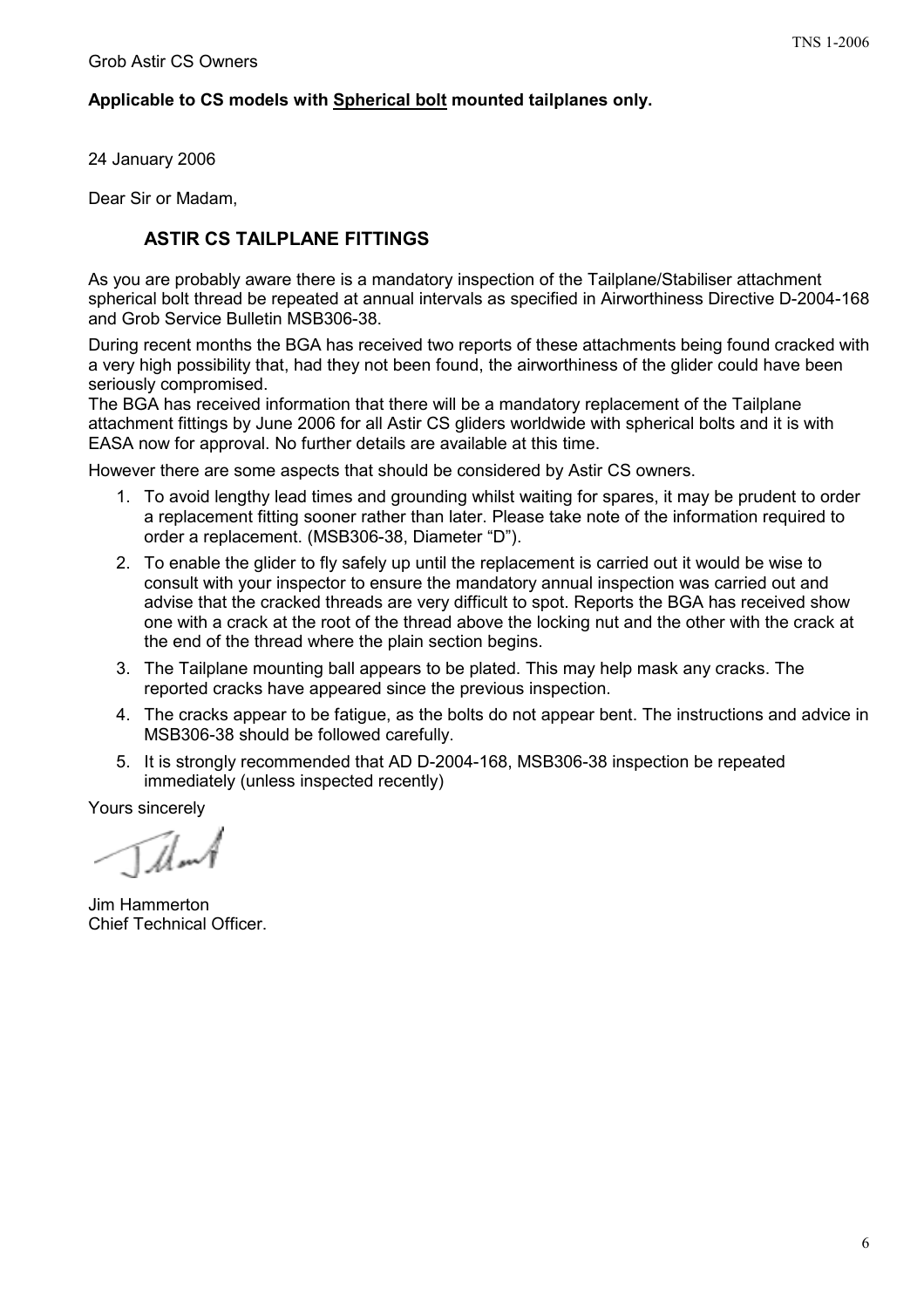#### TNS 1-2006

|                 |                                                                                                                                                                                                                                                                                                                                                                                                                                                                                                                                                |                                                                                                                                                                                                                                                                                                                                                                                               |  |                        | 1110122000  |  |
|-----------------|------------------------------------------------------------------------------------------------------------------------------------------------------------------------------------------------------------------------------------------------------------------------------------------------------------------------------------------------------------------------------------------------------------------------------------------------------------------------------------------------------------------------------------------------|-----------------------------------------------------------------------------------------------------------------------------------------------------------------------------------------------------------------------------------------------------------------------------------------------------------------------------------------------------------------------------------------------|--|------------------------|-------------|--|
|                 |                                                                                                                                                                                                                                                                                                                                                                                                                                                                                                                                                | <b>British Gliding Association</b><br><b>Aircraft Inspection</b>                                                                                                                                                                                                                                                                                                                              |  | Number:<br>042/07/2004 | Issue:<br>3 |  |
|                 |                                                                                                                                                                                                                                                                                                                                                                                                                                                                                                                                                | <b>Mandatory</b>                                                                                                                                                                                                                                                                                                                                                                              |  | Date: 28 February 2006 |             |  |
| Subject:        | <b>Structural inspections</b>                                                                                                                                                                                                                                                                                                                                                                                                                                                                                                                  |                                                                                                                                                                                                                                                                                                                                                                                               |  |                        |             |  |
| Applicability:  |                                                                                                                                                                                                                                                                                                                                                                                                                                                                                                                                                | Schleicher Ka 1, Ka 2, Ka 2B, Ka 3, Rhönlercher II (Ka 4), Ka 6 series, K7, K7 conversions, K8 series, K9, K10,<br>ASK 13 series, ASK 14, ASK 16, ASK 18 series and all variants of each type.<br>(This inspection is strongly recommended for the motor glider types listed above)                                                                                                           |  |                        |             |  |
|                 | Effective date 31 <sup>st</sup> March 2006                                                                                                                                                                                                                                                                                                                                                                                                                                                                                                     |                                                                                                                                                                                                                                                                                                                                                                                               |  |                        |             |  |
| Accomplishment: | At the next annual inspection after the effective date these instructions must be carried out unless they have been carried within<br>the past 5 years or the glider has had a complete recover and structural inspection during that period, in that case the<br>inspection becomes due 5 years from the previous inspection or recover.                                                                                                                                                                                                      |                                                                                                                                                                                                                                                                                                                                                                                               |  |                        |             |  |
|                 | Repeat at 5 year intervals                                                                                                                                                                                                                                                                                                                                                                                                                                                                                                                     |                                                                                                                                                                                                                                                                                                                                                                                               |  |                        |             |  |
| Reason          | After an in-flight wing failure inspections were carried out on all BGA registered Schleicher wooden gliders. Kaurit adhesive<br>had been used on all these gliders and had sometimes suffered from failure, apparently due to a combination of age and damp<br>conditions. Glued joint deterioration has been found in sufficient numbers of these gliders to warrant an on going inspection<br>programme.                                                                                                                                    |                                                                                                                                                                                                                                                                                                                                                                                               |  |                        |             |  |
| Revisions:      | Issue 2 clarifies the access methods for single seat aircraft and inspection requirements for Jubi built aircraft.<br>Issue 2 supersedes issue 1, however full compliance with issue 1 satisfies the requirements of issue 2.<br>Issue 3 makes this an ongoing 5 yearly inspection, introduces a more rigorous inspection of trailing edges, to be accomplished<br>at the next inspection, as a result of problems found in that area and removes the requirement to inspect inside "D" boxes if the<br>TE structure is found to be undamaged. |                                                                                                                                                                                                                                                                                                                                                                                               |  |                        |             |  |
| Instructions:   | General inspection<br>(a)                                                                                                                                                                                                                                                                                                                                                                                                                                                                                                                      | Carry out a thorough general external inspection of the entire aircraft. Pay particular attention to creases in the fabric or paint<br>cracks, which may indicate an underlying or internal structural problem. Pay particular attention to the wing lower surfaces if a<br>heavy landing or other ground incident may have occurred. Carefully examine the wing and elevator trailing edges. |  |                        |             |  |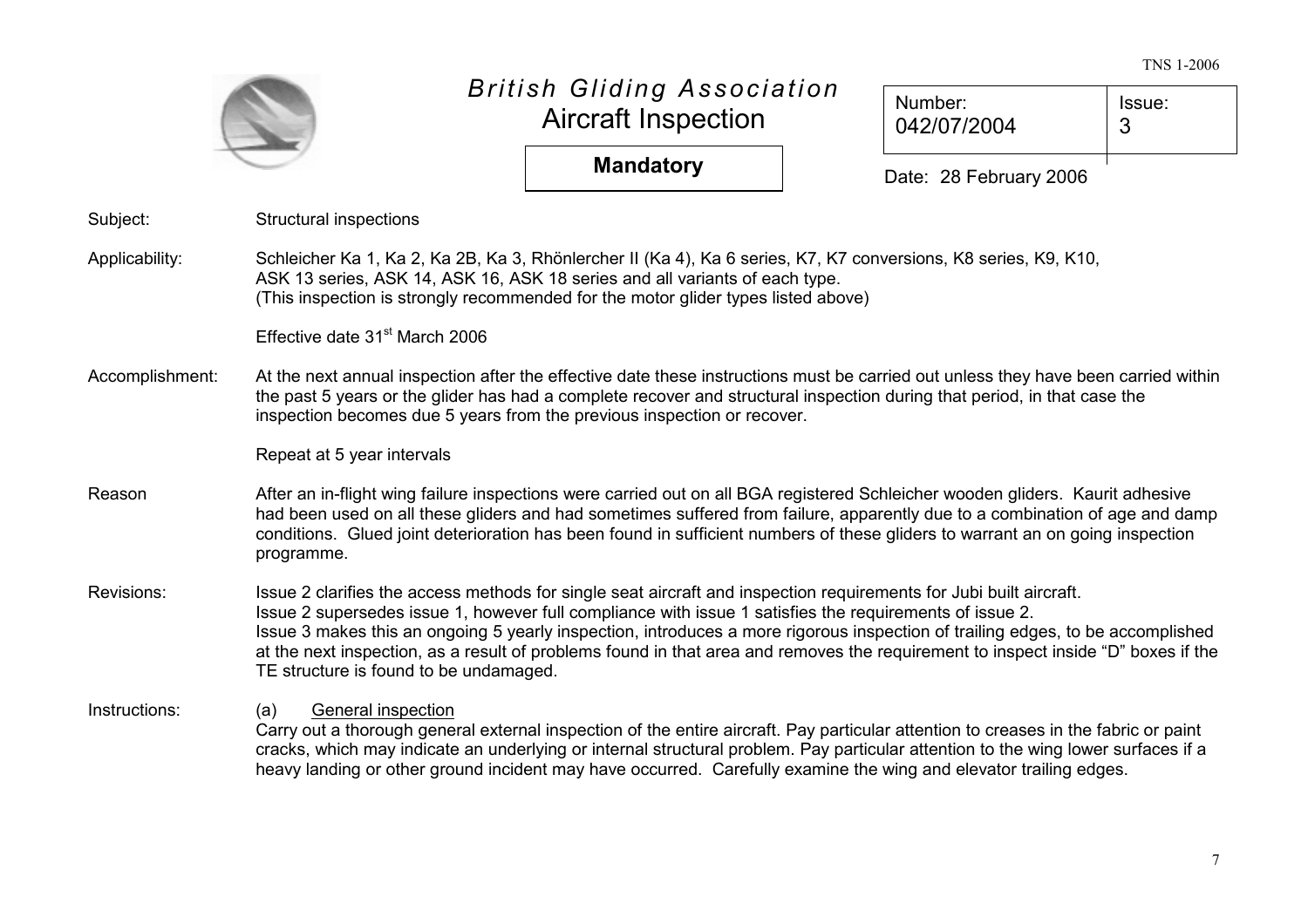#### TNS 1-2006

BGA 042/07/2004 issue 3

If there is any doubt as to their integrity remove sufficient fabric to carry out <sup>a</sup> detailed internal inspection. Wing TE glue failure is a particularly common problem.

## (b) Wing Structural Inspection

Make 4 access holes in the fabric approximately 2" (50mm) square (2 upper surface and 2 lower surface) at the following locations:

Single seat aircraft: Adjacent to the rear face of the main spar immediately inboard and outboard of the air brake box. See fig 1. Two seat aircraft: Adjacent to the rear face of the main spar immediately outboard of the air brake box and at the drag spar intersection with the main spar. See fig 1.

Through the inspection holes, inspect the internal structure of the wing trailing edge using <sup>a</sup> torch and mirror or suitable inspection equipment. Pay particular attention to the air brake box and drag spar attachment to the main spar. Check the integrity of all visible glue joints. Check the adhesion of the D box and other ply skin as accessible, visually and by the following method.

Using <sup>a</sup> 005/010" (0.12/0.25mm) feeler gauge, try to insert into the glue joint parallel to the wing top surface. See fig 2. Check for cracks running into the spar booms by trying to insert the feeler at 45° to the spar. Apply <sup>a</sup> force of approximately 1 lb. (1/2 Kg) See fig 2.

It may be necessary to locally remove some glue spill to access the joints. On some aircraft (Jubi) it may not be possible to carry out the feeler test due to the extended ply skin. On these aircraft only, <sup>a</sup> close visual examination will suffice.

#### If the feeler gauge can be entered more than 3/16" (4mm) or any evidence of glue failure is observed the aircraft must not be flown. All the fabric must be removed and a complete aircraft structural survey carried out. An **inspection report must be submitted to the CTO for further instructions.**

Wing trailing edge aft of the spar, Inspect secondary structure as visible. This will include wing ribs, trailing edge structure, reinforcing segments, bracing struts, gussets, and intercostals etc. for signs of glue failure or deterioration. Apply slight pressure to confirm integrity remembering that many of these items are very light structure. Make use of all existing and new access points.

(c) D box Leading Edge inspection - If no faults are found during the inspections listed above (parts <sup>a</sup> & b) the following inspection need not be carried out. If faults have been found then carry out the following inspections. \_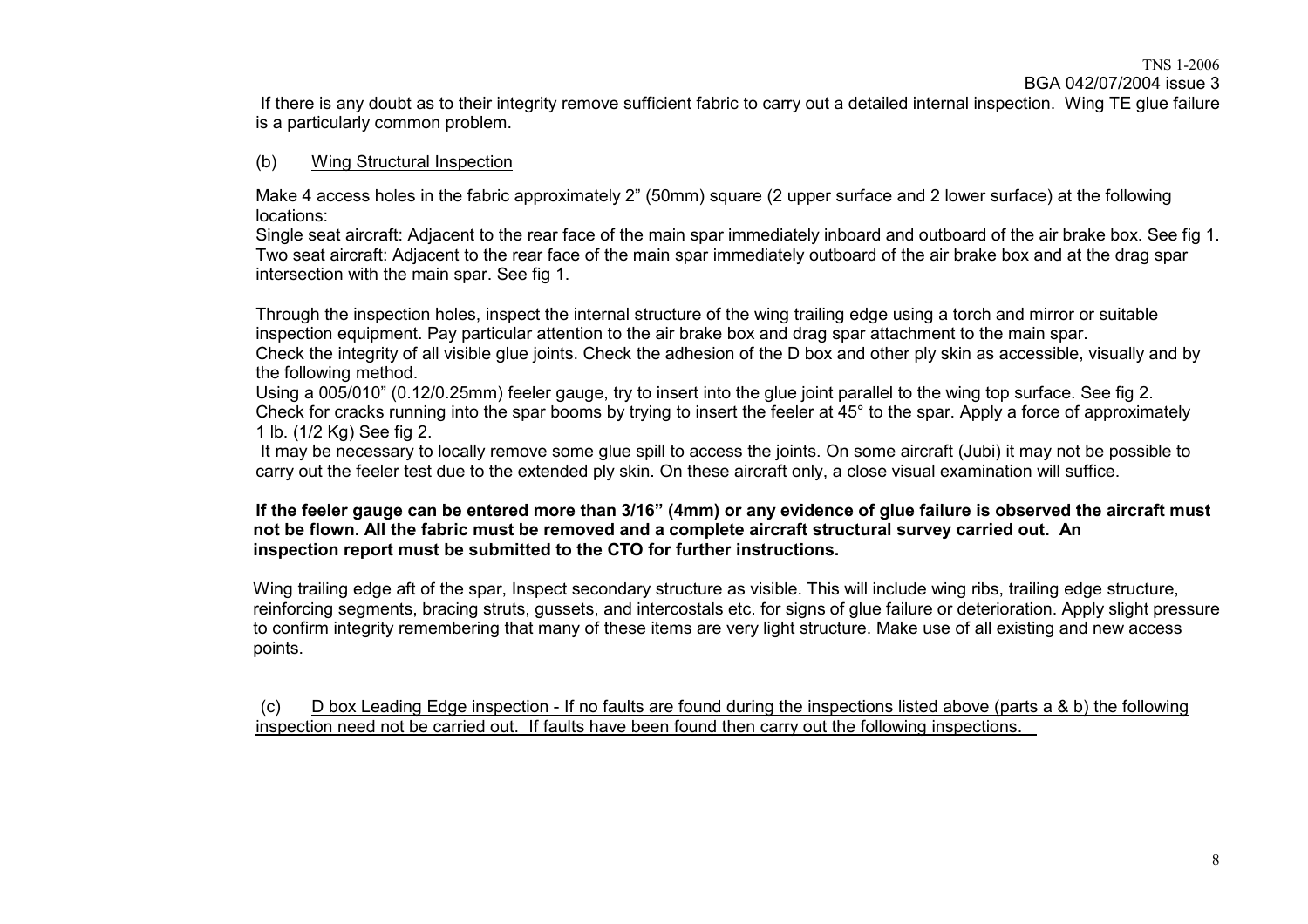#### BGA 042/07/2004 issue 3

## **For aircraft with diagonal drag spar attached to the rear of the main spar (Dual seat aircraft)**

Cut approximately 1½" (40mm) diameter hole in the centre of the leading edge root closure rib, taking care not to damage any internal members. Ensure that the inspection holes are free from sharp edges and splinters.

Note: On K7 low wing conversions (K7/13) it will be necessary to cut the inspection hole in the outer and original inner angular closure rib. Only the outer closure rib will require closing after the inspection.

### **For aircraft with reinforced "D" box inboard section and no drag spar (Single seat aircraft)**

Cut a small hole in the lower "D" box ply skin forward of the spar approximately mid span forward of the air brake. If boroscope equipment is available the hole need only be large enough to accept the probe. The pressure on the "biscuits" and "sticks" may be applied with <sup>a</sup> stiff wire. If the hole is 3/8" or 10mm diameter or less, it may be repaired with tape otherwise <sup>a</sup> permanent ply repair must be carried out.

Through the inspection holes, inspect the internal structure of the wing leading edge using <sup>a</sup> torch and mirror or suitable inspection equipment. Look for signs of any degradation of the structure or glued joints. Using suitable mechanical fingers or lightweight rod, apply gentle pressure to the rib "biscuits" and "sticks" CAUTION: do not apply too much force, as the "biscuits" are only 1mm ply.

#### If any evidence of glue failure or degradation is observed, additional access into the D box must be made and a complete aircraft structural survey carried out. An inspection report must be submitted to the CTO for further **instructions.**

On aircraft with access made in the inboard closure rib. The inspection holes may be closed with ply or fabric as desired to prevent moisture ingress.

Record compliance and findings in the glider log book.

Feedback: In addition to those aircraft reported as failing the inspection for whatever reason, the general condition and any minor defects noted during this inspection should be reported either separately or on the General Comments section of the BGA267 Airworthiness Report form.

Approved By Jim Hammerton, Chief Technical Officer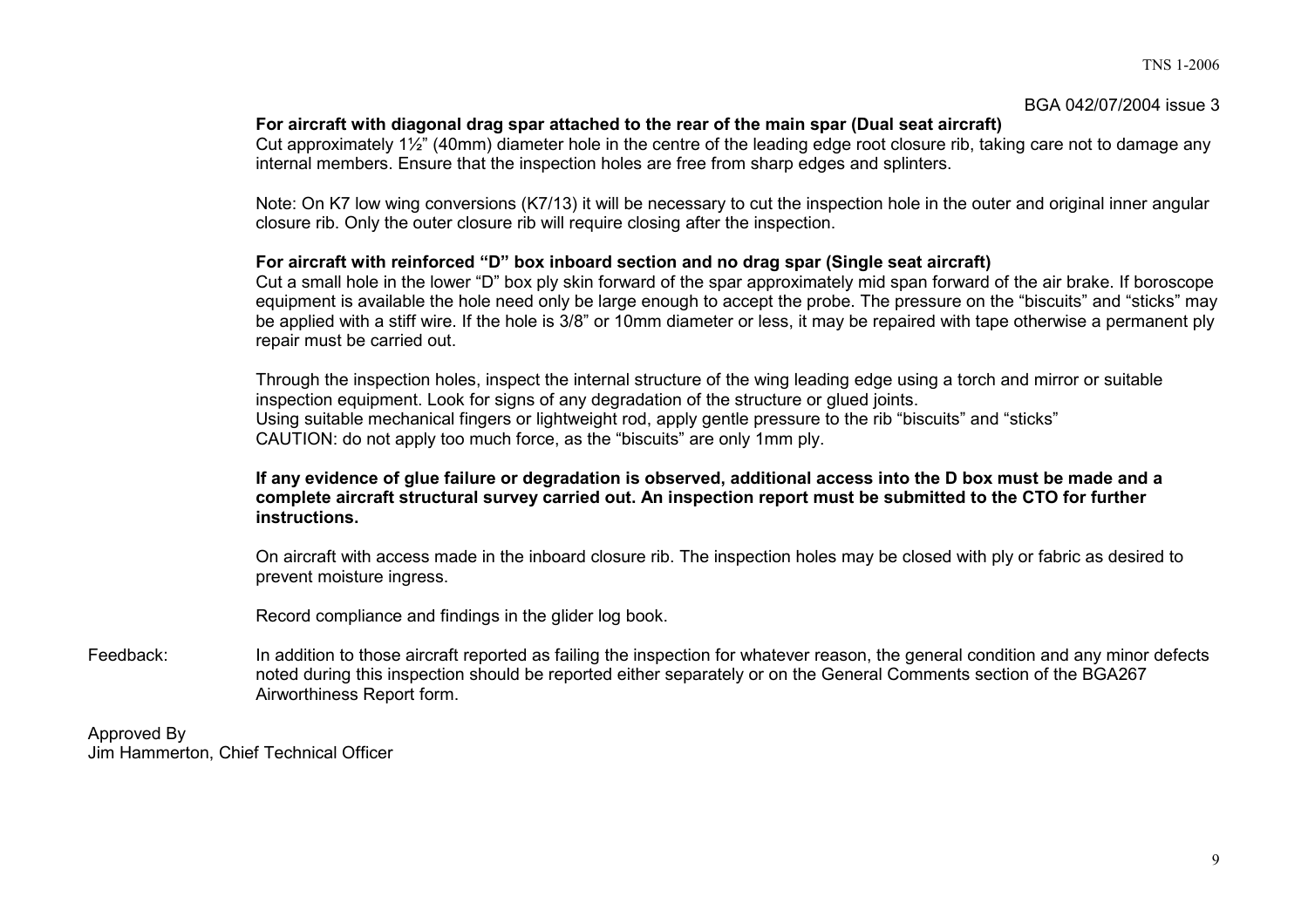#### TNS 1-2006





DRAWINGS NOT TO SCALE AND ARE GENERAL REPRESENTATION ONLY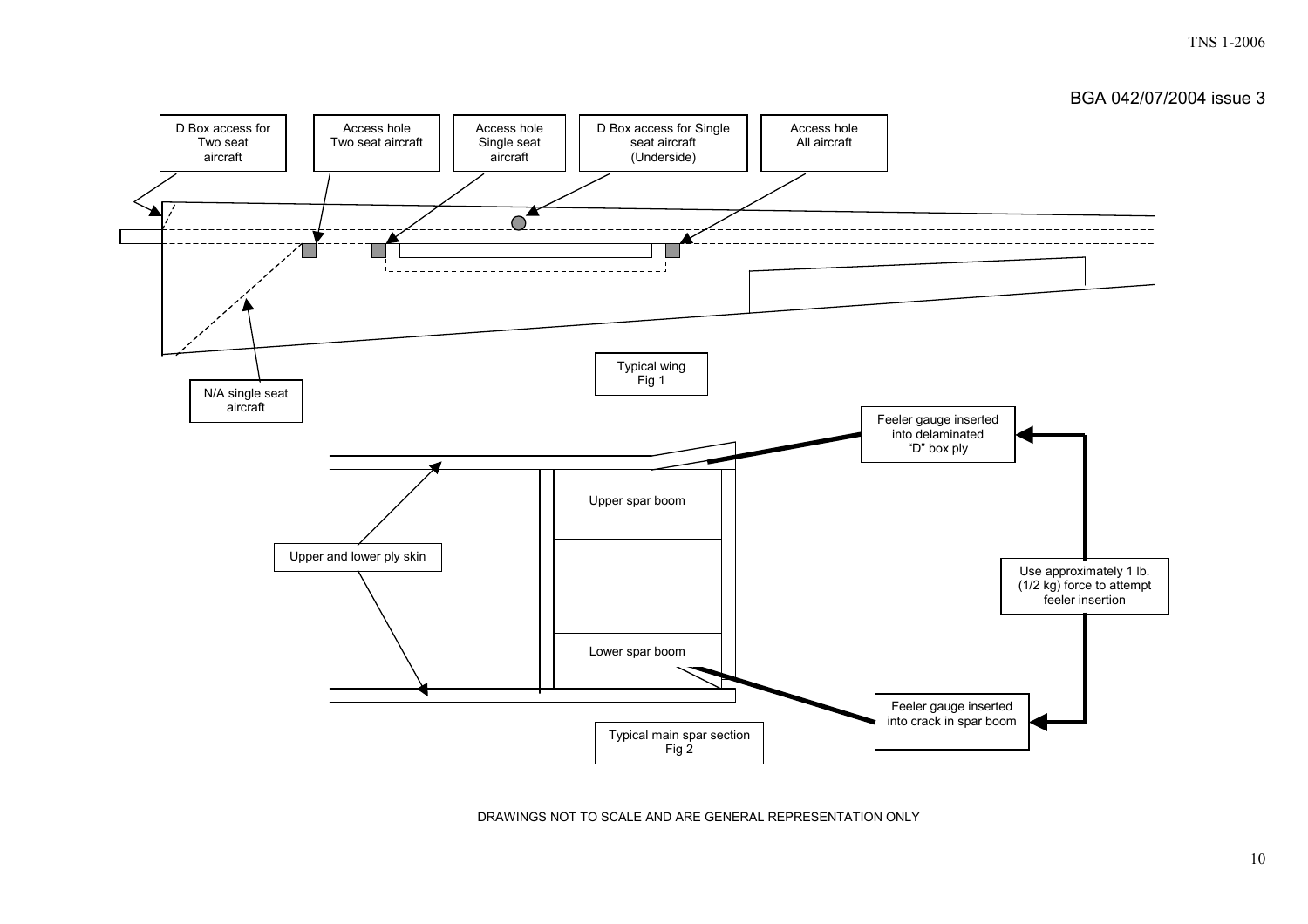

# *British Gl iding Association*

Aircraft Inspection

| Number:<br>047/02/2006 | Issue: |
|------------------------|--------|
|                        |        |

**Mandatory**

Date: 28 February 2006

| Subject:        | Structural inspections                                                                                                                                                                                                                                                                                                                                                                                                                                                                                                 |
|-----------------|------------------------------------------------------------------------------------------------------------------------------------------------------------------------------------------------------------------------------------------------------------------------------------------------------------------------------------------------------------------------------------------------------------------------------------------------------------------------------------------------------------------------|
| Applicability:  | All wooden structure gliders, with the exception of Schleicher types that are covered by separate inspection, constructed using<br>Kaurit glue including but not limited to: Scheiber L-Spatz, Bergfalke II, II-55, III & IV, wooden Scheibe gliders<br>(This inspection is strongly recommended for all similarly constructed motor glider types)                                                                                                                                                                     |
|                 | Effective date 31 <sup>st</sup> March 2006                                                                                                                                                                                                                                                                                                                                                                                                                                                                             |
|                 | For Schleicher gliders please refer to BGA inspection 042/07/2004 issue 3                                                                                                                                                                                                                                                                                                                                                                                                                                              |
| Accomplishment: | At the next annual inspection after the effective date, these instructions must be carried out unless they have been carried<br>within the past 5 years or the glider has had a complete recover and structural inspection during that period, in that case the<br>inspection becomes due 5 years from the previous inspection or recover.                                                                                                                                                                             |
|                 | Repeat at 5 year intervals                                                                                                                                                                                                                                                                                                                                                                                                                                                                                             |
| Reason          | Following an in flight wing failure, inspections were carried out on all BGA registered Schleicher wooden gliders. Kaurit<br>adhesive had been used on all these gliders and had sometimes suffered from failure, apparently due to a combination of age<br>and damp conditions. Glued joint deterioration has been found in sufficient numbers of these gliders to warrant an on going<br>inspection programme extended to other types constructed using Kaurit glue.                                                 |
| Instructions:   | Identification of Kaurite glue.<br>Kaurite glue may be pink or grey in colour, however sometimes it is almost black depending on the filler material used. Aged<br>Kaurite glue has a crystalline structure when a joint is separated (sugar like). It was mainly used on post war German gliders.<br>Slingsby, Schempp-Hirth and PZL have indicated they did not use it, however care must be taken to ensure these types were<br>not repaired using Kaurite glue in the past. If in doubt, carry out the inspection. |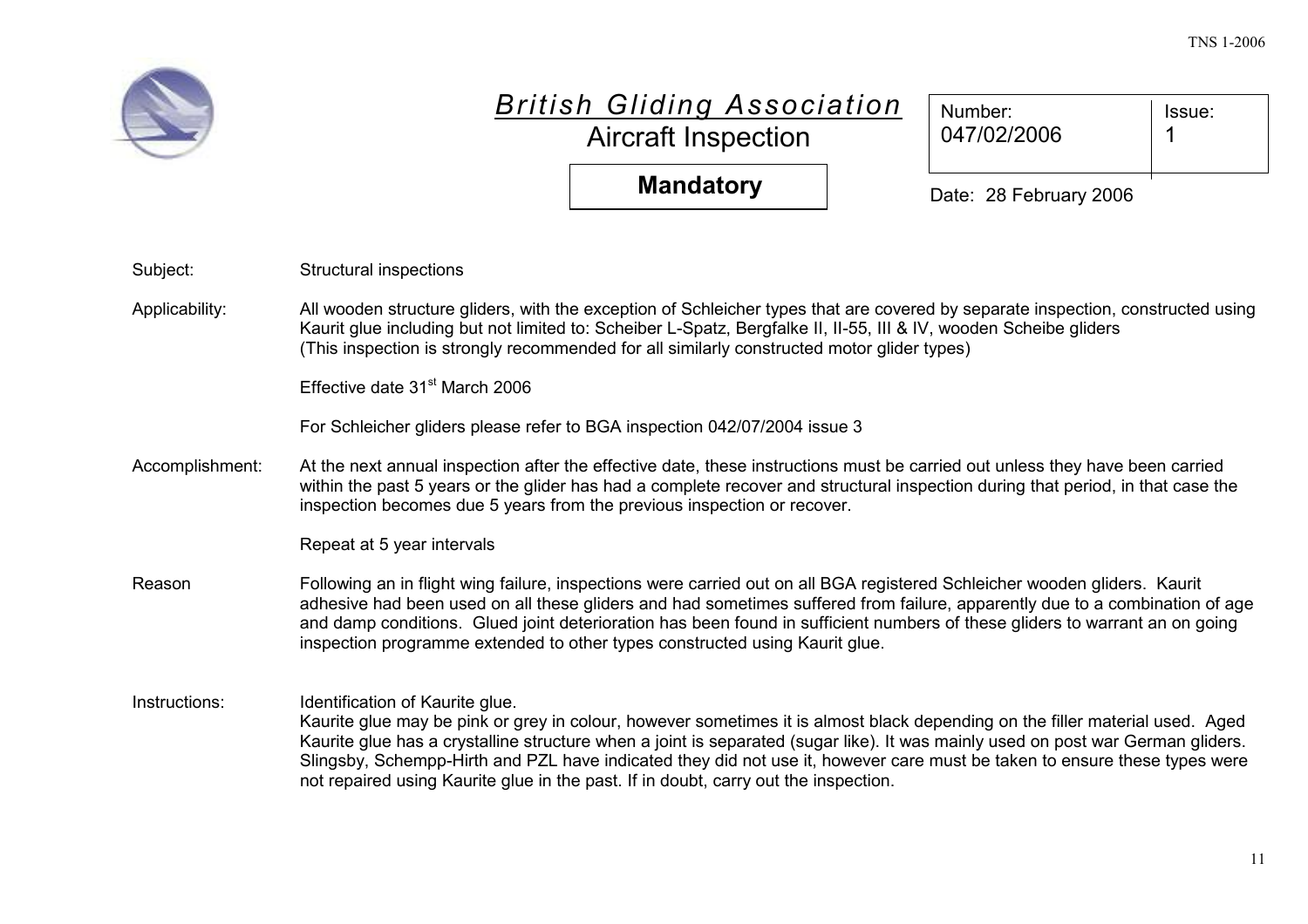BGA 047/02/2006 issue 1

# (a) General inspection

Carry out <sup>a</sup> thorough general external inspection of the entire aircraft. Pay particular attention to creases in the fabric or paint cracks, which may indicate an underlying or internal structural problem. Pay particular attention to the wing lower surfaces if <sup>a</sup> heavy landing or other ground incident may have occurred. Carefully examine the fuselage and the wing and elevator trailing edges. If there is any doubt as to their integrity remove sufficient fabric to carry out <sup>a</sup> detailed internal inspection. Wing TE glue failure is <sup>a</sup> particularly common problem.

# (b) Wing Structural Inspection

Identify areas of high stress loading concentration such as wing spars, drag spars, air brake box, aileron or flap cut outs structural attachment points and load transfer points.

Inspect the above for any signs of glue deterioration or dis-bonding cracks or other defects.

It will be necessary to gain access by opening up fabric panels if insufficient inspection openings are available. Due to the different designs of gliders, it is not possible to give specific locations for these access points.

Pay particular attention to load transfer points such as where drag spars or air brake cut out boxes attach to main spars. The use of feeler gauges will assist in determining dis-bonding or grain cracks. Generally if <sup>a</sup> feeler can be inserted 3 to 4 mm then it should be investigated. The application of appropriate pressure in the direction of normal load may assist in identifying defects.

## If the feeler gauge can be entered more than 3/16" (4mm) or any evidence of glue failure is observed the aircraft must not be flown. All the fabric must be removed and a complete aircraft structural survey carried out. An **Inspection report must be submitted to the CTO for further instructions.**

Wing trailing edge aft of the spar, Inspect secondary structure as visible. This will include wing ribs, trailing edge structure, reinforcing segments, bracing struts, gussets, and intercostals etc. for signs of glue failure or deterioration. Apply slight pressure to confirm integrity remembering that many of these items are very light structure. Make use of all existing and new access points.

**Isolated minor failures should be repaired using approved techniques. Extensive failure or deterioration should give** cause for concern and further investigation should be carried out, as this may be indicative of general poor condition.

**In all cases of defects being found <sup>a</sup> report must be submitted to the CTO.**

(c) D box Leading Edge inspection - If no faults are found during the inspections listed above (parts <sup>a</sup> & b) the following inspection need not be carried out. If faults have been found then carry out the following inspections.